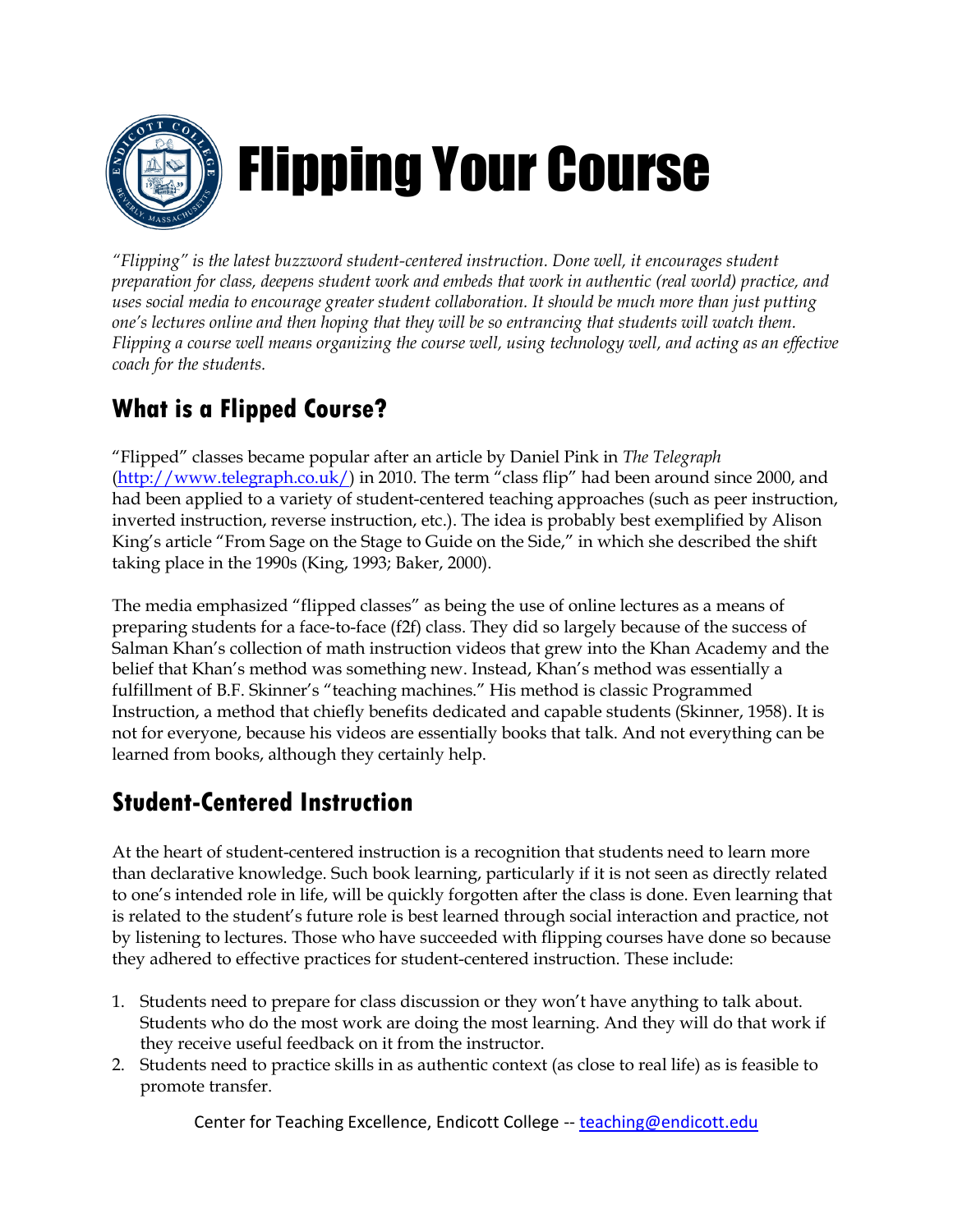- 3. Students should be "moderately challenged." This requires them to improve but allows them to succeed enough that they do not fall into "learned helplessness."
- 4. Students should be encouraged. Give three positive criticisms for every one negative criticism. There must be some negative criticism, or students will fall into "unconscious incompetence."
- 5. Students will gain confidence in their knowledge through small group work. The bottom half of the class will benefit the most.
- 6. The instructor is an important model for the acquisition of skills and of values. Design the class to address multiple modes of communication and to demonstrate the value of diversity.

# **How Does One Flip a Course?**

**Just-in-Time Teaching (JiTT):** JiTT was developed in the 1990s as a result of the growth of the web. JiTT is the idea that email eases communication between instructor and students, and allows better control of the time between classes. Homework is used more to prepare students for class rather than to test how well they understood past work. Students should be doing twice as much work outside of class as inside of the class. Student work can be submitted weekly, a couple of days ahead of the class meeting time. This gives you an opportunity to read through their work and prepare for the upcoming class based on your knowledge of what the students understand. With JiTT, homework becomes "warm-up" exercises that allow you to address each class's specific needs. Give individual feedback only on the most important assignments or to students who need extra help. Even on important assignments, give a minimal amount of individual feedback (ex. no more than three comments or corrections in each paper) but encourage students to talk further with you, and give them opportunities to do so. When class meets, give generalized feedback to the class as a whole rather than to individuals.

**Using Technology Well:** Use technology with which you are comfortable, and be prepared to help the students use the technology as well. Every piece of technology you add to the class is one more thing the students need to learn. Pick the technology you use carefully. Here's some of the most popular software packages:

- **Camtasia:** This can be used to develop online lectures, to give feedback on course exercises, or to simply introduce yourself and develop a sense of community in the classroom. As with anything, give the students a reason to watch the lectures. Have them write response papers on them, and then give feedback on them. Use light grading.
- **Discussion Forums:** These are probably the most commonly used online tools. They can be used to share student work in the class, to expand a visiting lecturer's opportunities to talk with your students, or to engage in an enlarged conversation. Watch out for stealing the heat from the f2f class with the online discussion.
- **Blogs:** Blogs can be used to distribute information, to give feedback, and to share student work with the rest of the class (or the world, if that is desired). Blogs can be public or private. As with any writing, the prompts should be carefully designed.

Center for Teaching Excellence, Endicott College -- teaching@endicott.edu